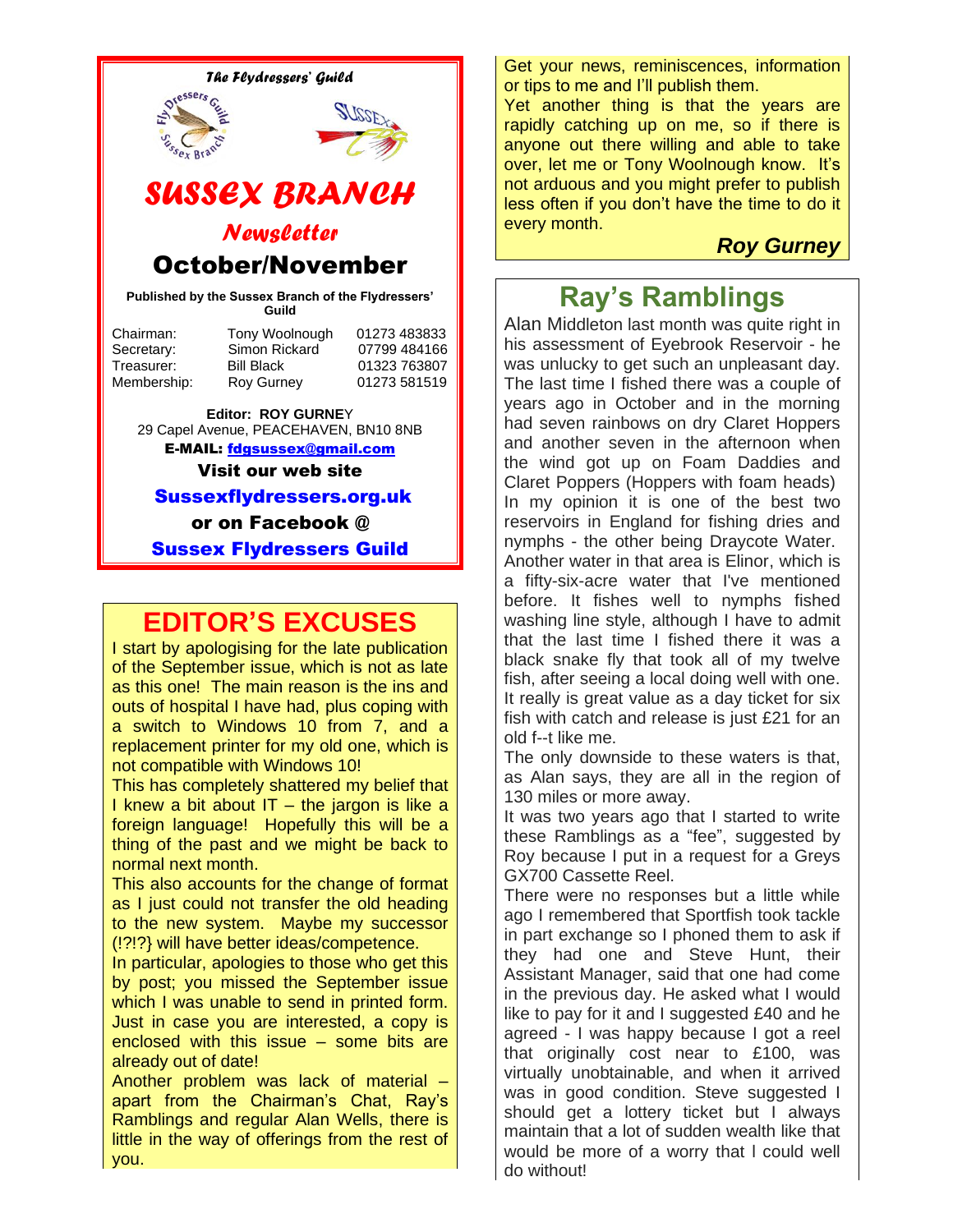I also traded in a Hardy Reel for another of the Snowbee Onyx Cassette Reels so now all my lines are on the two Greys reels and the two Onyx reels apart from the threeweight floater that I use on the streams on my Vivarelli Automatic reel - really useful for getting line back on the reel quickly.

This means that I now have several reels to get rid of, so if anybody wants a reel by Sage, Orvis, Wychwood or Snowbee give me a call - they are all in good condition the only downside is that it will be sad to see them go  $-$  or am I getting a bit sentimental?

Hang on though, I've just thought that Roy might think I've got to pay a fee for advertising and you'll have to put up with these Ramblings for another two years!

Over the years there have been quite a few amusing tales. One was while out boat fishing with Jim Bates, who I've mentioned before in this newsletter. We were out on Bewl and it was before the days of specialised boat seats and we just used planks of wood to sit on. Anyway, Jim was doing some adjustment to his leader and had taken off his very latest and very expensive Polaroid glasses and put them on the seat beside him. When he was sorted, he started to cast again but the fly line backing got tangled in the glasses and they flew over the side of the boat. Jim peered over and watched them disappear into the depths and announced "You just wait till I catch the trout that's wearing my glasses - I won't have to give him a clout on the head!" Jim was quite a character - his driving consisted of doing fifty miles an hour whether he was on the open road or through a built-up area. On one occasion he passed a police car in a lay-by whilst exceeding the speed limit and said to Mick Clarke who was sitting in the seat beside him "I don't believe it, that police car didn't come out and pull me in" and Mick replied "They're going to let it all mount up and then they're going to hang you!"

*Ray Burt*

# **Summer Surprise**

August is usually a difficult month for trout fishing and the recent heatwave didn't augur well for my outing on  $18<sup>th</sup>$  August, but Brick Farm had produced last time in hot weather so I thought I would give it a try. Suffice to say the photo below shows a surprising result.



**Total bag 8 lb 4 oz , best fish 3 lb 1 oz.** I started with a 3-fish ticket but Spring Lake in particular was fishing so well that I had my three by 10.30 and decided to pay for a fourth fish. Of course, as with the usual Murphy's Law, that took longer to get than expected but fish were up in the water and taking buzzers avidly. It does seem that this lake has the set-up to do well in warmer weather, with fish cooling off in the central depths but patrolling the drop-off in spells. I took one from Brick lake at the dam end on a deep fished Damsel, another on this in the western end of Spring and then two on Diawl Bach droppers.

### *Alan Wells*

### **CHRISTMAS OUTING BRICK FARM – Sunday 6 th December** (**subject to Government guidelines)** Thanks to Covid restrictions, only a token lunch will be available. For details, contact Peter Winder: e-mail [peter.winder@btinternet.com](mailto:peter.winder@btinternet.com) or phone 01273 973499c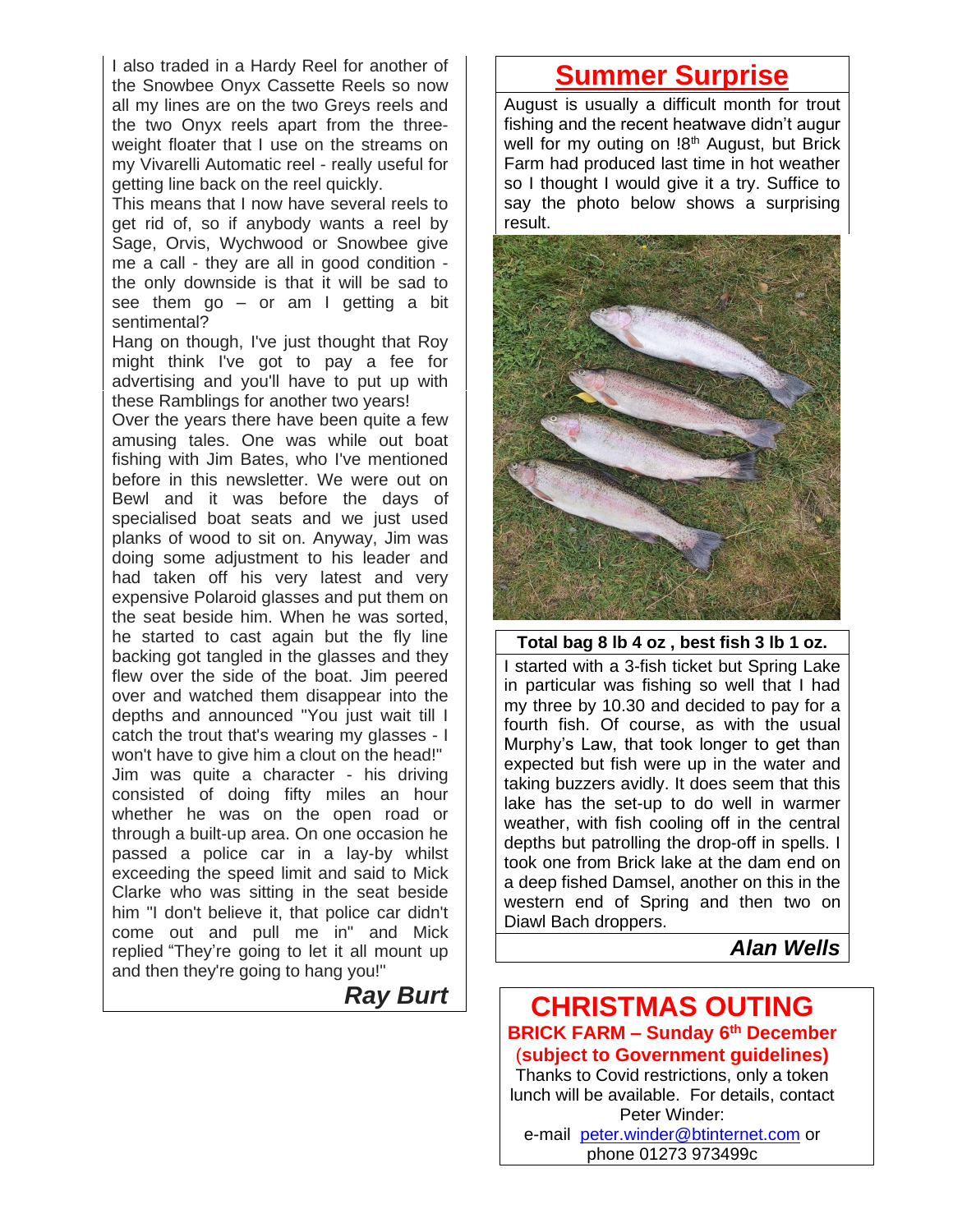## *Chairman's Chat*

In my Chat about the Bonneville Dam I mentioned turbine losses of juveniles (15% of the run) which were replaced by farmed fish. As part of this facility, very large fish are also raised. I was invited to enter the pool and examine these fish, which I declined as the one in the photograph is 4.5 m long! These are of course sturgeon, which inhabit the Columbia River at this site. Some of the fisheries' officers fish for sturgeon, they know where they lay in low spots in the bed of the river. Once brought to the boat they have a rope passed through their gills which is attached to a tree  $-1$ hope I never have to do this!



#### *A Bonneville Sturgeon*

A TV station asked if they could film a sturgeon fishing expedition but they wanted the fish to be landed into the boat. Despite objections, the anglers eventually agreed. Lines baited with lamprey were duly cast into a depression in the river bed. After a time, a bite was detected and after a very long struggle a sturgeon was brought to the surface. As requested, the sturgeon's head was duly drawn over the gunwale, with a camera man recording. The fishermen noticed that the cameraman's face had turned white (some of these fish weigh half a ton); eventually the fish was brought over the side and commenced to bat its tail back and forth, sending equipment over the side including expensive cameras.

So my advice is, if you hook a sturgeon (a 250 lb one was taken in the River Piddle in Dorset) don't try to boat it.

*Tony W*

## **TROPHY DAY**

Sixteen members fished for this annual foray, switched this year from our usual venue at Duncton to Brick Farm, due to complications arising from the Corvid lockdown, etc.

The weather was dry with a breeze which sometimes gusted to what seemed like force 6! After lunch with a nice roll, it rather went downhill from then on. The thinking was heavy rain the night before had put the fish down.

Only Ray Burt caught four fish, but not from each of the four lakes. The results were:

Heaviest bag **Ray Burt** 9 lb 2 oz Runner-up **Cliff Brown** 5 lb 12 oz Best rainbow **Gerry Newland** 4 lb 4 oz Joint winner **Cliff Brown** 4lb 4 oz No browns were caught and no-one completed the Four Lake Challenge.

Incidentally, Eastbourne fished Chalybeate and really struggled and even the carp at Horam Manor went off the feed.

#### *Peter Winder*

# **SUBSCRIPTIONS**

Sorry to have to remind some of you, but the subscriptions for both the Guild and Branch were due on 1<sup>st</sup> September, so **please** let Roy Gurney have them ASAP. It is not necessary to complete a form if your details have not changed – just let him have the money, BACS or cheque - £32 for Guild and Branch, £12 if you pay the Guild direct. If paying by.BACS the bank details are:

 Account: Sussex FDG Sort no: 08-90-25 Account no: 65004180 (and don't forget to let Roy know you have paid!)